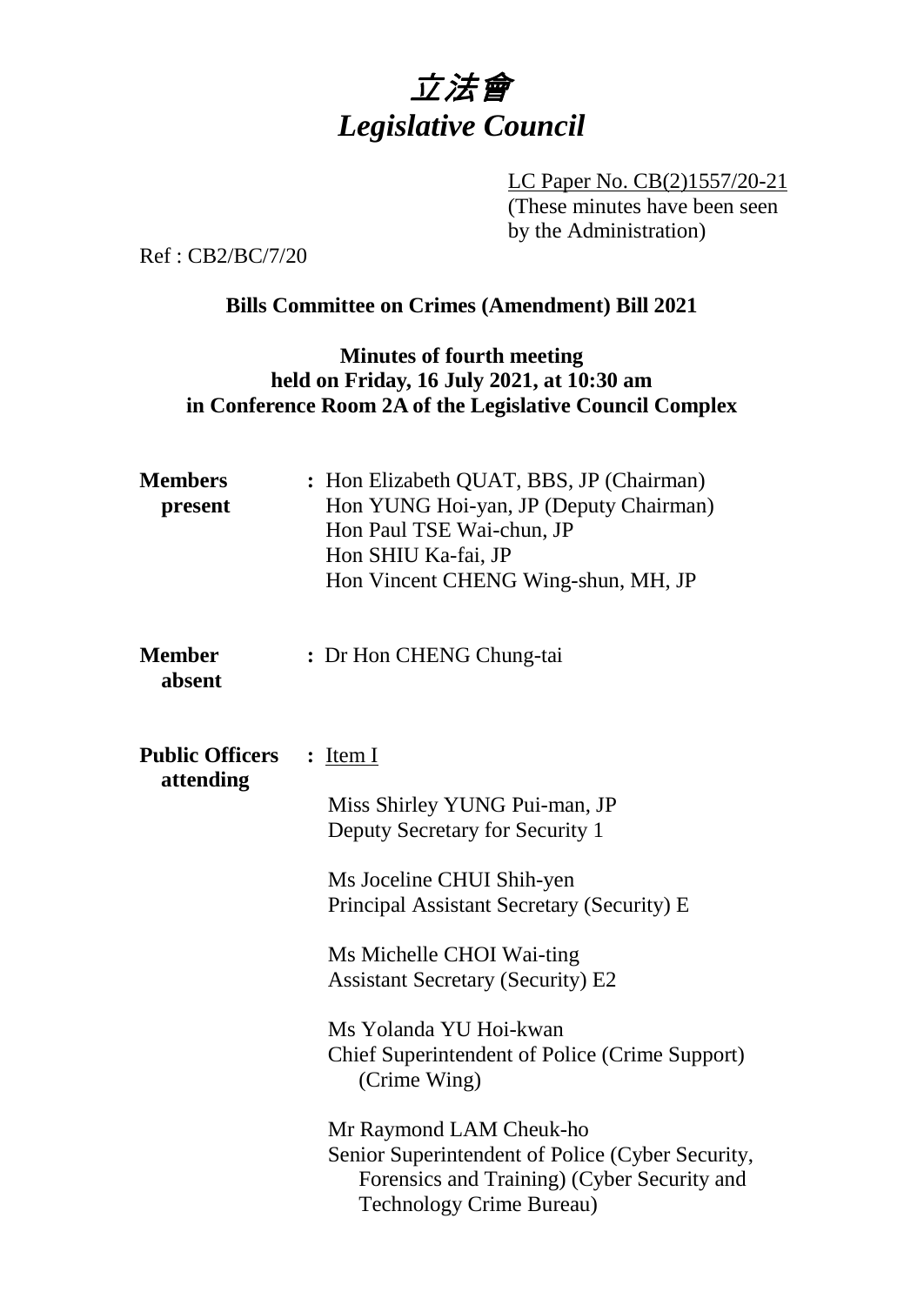|                               | Mr Jonathan LUK King-hang<br><b>Senior Government Counsel</b><br><b>Law Drafting Division</b><br>Department of Justice |
|-------------------------------|------------------------------------------------------------------------------------------------------------------------|
| <b>Clerk</b> in<br>attendance | : Miss Betty MA<br>Chief Council Secretary (2) 1                                                                       |
| <b>Staff</b> in<br>attendance | : Miss Joyce CHAN<br><b>Assistant Legal Adviser 1</b>                                                                  |
|                               | Ms Gloria TSANG<br>Senior Council Secretary (2) 7                                                                      |
|                               | Ms Kiwi NG<br>Legislative Assistant (2) 1                                                                              |

#### **I. Meeting with the Administration**

The Bills Committee deliberated (index of proceedings attached at **Annex**).

2. The Bills Committee requested the Administration to provide the following information before the next meeting:

- (a) in relation to the Administration's proposed amendments to remove the element of "no consent is given by the subject individual" from the offences under the proposed new sections 159AAB, 159AAC and 159AAD, (i) whether the prosecution would have to prove as a fact that no consent was given by the subject individual to the offence concerned; (ii) in view of the Administration's prior explanations as to the necessity for prosecution to prove the absence of consent as a fact, whether the proposed amendments reflected a change in the legislative intent; and (iii) if the prosecution would not bear the onus of proving that no consent was given by the subject individual, whether the prosecution threshold for the proposed new offences would be lower than that of other existing sexual offences;
- (b) in relation to the Administration's proposed amendments to expand the definition of "intimate image" in the proposed new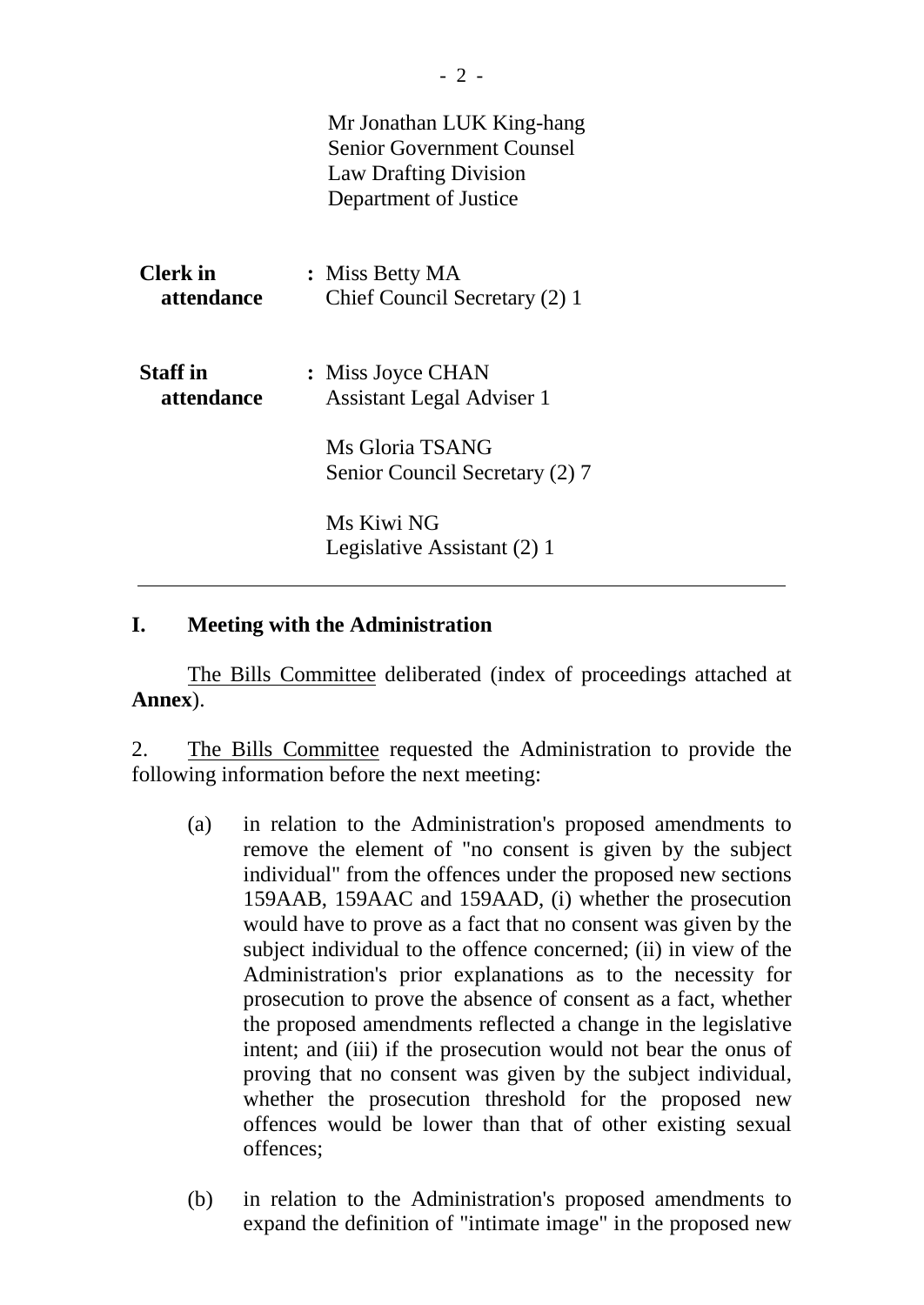section 159AA to cover "altered image", providing relevant provisions of the Penal Code of Singapore with relevant court cases (if any) for members' reference;

- (c) considering revising the drafting of the Administration's proposed amendments to the proposed new section  $159AAB(1)(a)(i);$
- (d) in relation to the Administration's proposed amendments to the proposed new section 159AAC, considering (i) amending the heading of the proposed new section having regard to the proposed removal of the element of "no consent is given by the subject individual"; and (ii) whether it was necessary to include the elements of "sexual purpose" and "dishonesty" in the proposed offence;
- (e) in relation to the proposed new section 159AAI, considering whether there should be absolute liability where the relevant proposed offences involved children under the age of 16; and
- (f) providing written responses to various issues raised in the submission from Les Corner Empowerment Association (LC Paper No.  $CB(2)1301/20-21(01)$ ) and further submission from the Association Concerning Sexual Violence Against Women (LC Paper No. CB(2)1310/20-21(01)) on the Bill.

# **II. Any other business**

3. The Chairman said that another meeting would be scheduled to discuss the Administration's response to issues raised at the meeting and continue the clause-by-clause examination of the Bill, together with consideration of the Administration's proposed amendments to the Bill. Members would be informed of the meeting arrangement in due course. The Chairman also welcomed further views from the public on the Bill.

4. There being no other business, the meeting ended at 12:39 pm.

Council Business Division 2 Legislative Council Secretariat 15 October 2021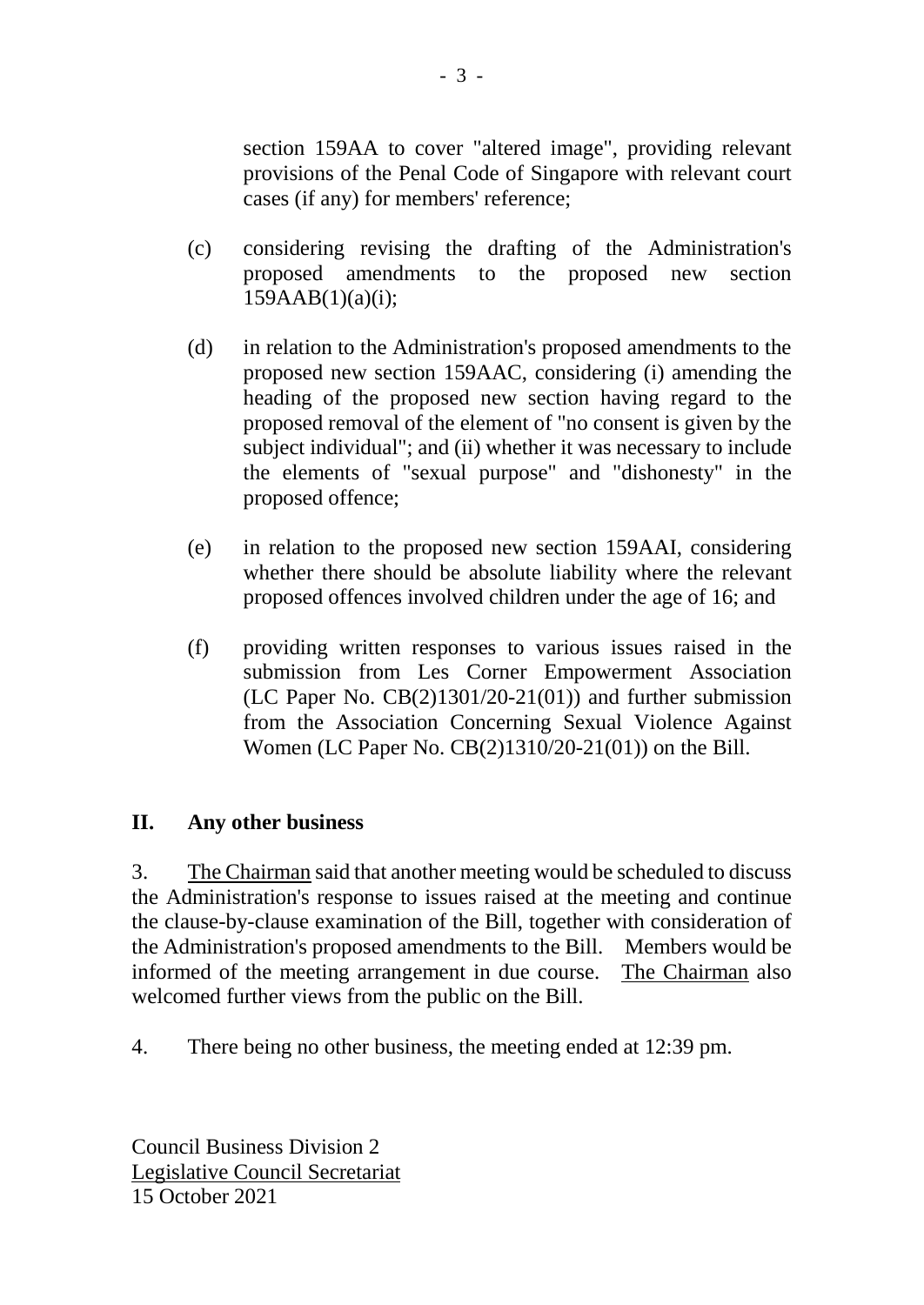# **Proceedings of fourth meeting of the Bills Committee on Crimes (Amendment) Bill 2021 held on Friday, 16 July 2021, at 10:30 am in Conference Room 2A of the Legislative Council Complex**

| <b>Time</b> | <b>Speaker</b>  | Subject(s) / Discussion                                                                                                                                                                                                                                                                                                                                                                                                                             | <b>Action</b>   |
|-------------|-----------------|-----------------------------------------------------------------------------------------------------------------------------------------------------------------------------------------------------------------------------------------------------------------------------------------------------------------------------------------------------------------------------------------------------------------------------------------------------|-----------------|
| marker      |                 |                                                                                                                                                                                                                                                                                                                                                                                                                                                     | <b>Required</b> |
| $000813 -$  | Chairman        | Opening remarks                                                                                                                                                                                                                                                                                                                                                                                                                                     |                 |
| 003510      | Admin<br>ALA1   | Briefing by the Administration on its response to issues                                                                                                                                                                                                                                                                                                                                                                                            |                 |
|             | Deputy Chairman | raised at the meeting on 28 June 2021 (LC Paper No.<br>$CB(2)1295/20-21(02)).$                                                                                                                                                                                                                                                                                                                                                                      |                 |
|             |                 | Assistant Legal Adviser 1 ("ALA1") referred to the<br>Administration's proposed amendments regarding the<br>element of "no consent is given by the subject individual to<br>the conduct" in the proposed offences and sought<br>clarifications as follows:                                                                                                                                                                                          |                 |
|             |                 | (a) whether the prosecution would have to prove that no<br>consent was given by the subject individual to the<br>conduct in question in relation to the proposed offences<br>under the proposed new sections 159AAB, 159AAC<br>and 159AAD;                                                                                                                                                                                                          |                 |
|             |                 | (b) whether the Administration's proposed amendments<br>reflected a change in the legislative intent of the Crimes<br>(Amendment) Bill 2021 ("the Bill"); and                                                                                                                                                                                                                                                                                       |                 |
|             |                 | (c) if the prosecution would not bear the onus of proving<br>that no consent was given by the subject individual,<br>whether the prosecution threshold for the proposed new<br>offences would be lower than that of other existing<br>sexual offences.                                                                                                                                                                                              |                 |
|             |                 | The Administration responded that:                                                                                                                                                                                                                                                                                                                                                                                                                  |                 |
|             |                 | (a) the legislative intent to protect the victim's right to<br>privacy and sexual autonomy remained unchanged.<br>- It<br>did not intend to interfere with the private and<br>voluntary conduct of members of the public;                                                                                                                                                                                                                           |                 |
|             |                 | (b) having regard to members' concerns raised at the last<br>meeting, the element of "no consent is given by the<br>subject individual" was proposed to be removed from<br>the three proposed offences under the proposed new<br>sections 159AAB, 159AAC and 159AAD. While the<br>prosecution did not have to prove that no consent was<br>given by the subject individual to the conduct in<br>question under the proposed amendments, the consent |                 |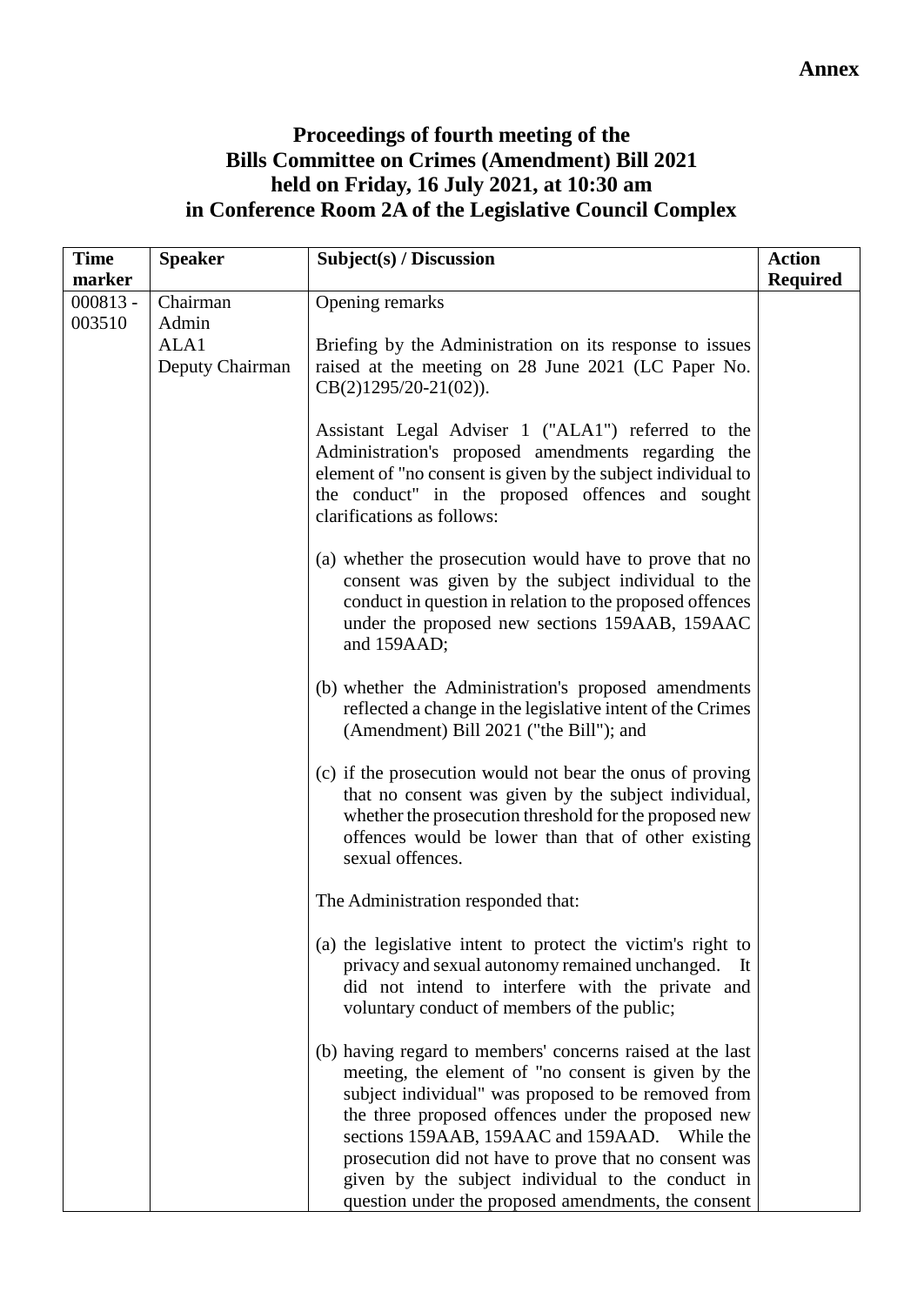| <b>Time</b>          | <b>Speaker</b>                                              | Subject(s) / Discussion                                                                                                                                                                                                                                                                                                                                                                                                                                                                                                                                                                                                                                                                                                                                                                                                                                                                                                                                                                                                                                                                                                                                                                                                                                                                                                                                                                                                                                                   | <b>Action</b>   |
|----------------------|-------------------------------------------------------------|---------------------------------------------------------------------------------------------------------------------------------------------------------------------------------------------------------------------------------------------------------------------------------------------------------------------------------------------------------------------------------------------------------------------------------------------------------------------------------------------------------------------------------------------------------------------------------------------------------------------------------------------------------------------------------------------------------------------------------------------------------------------------------------------------------------------------------------------------------------------------------------------------------------------------------------------------------------------------------------------------------------------------------------------------------------------------------------------------------------------------------------------------------------------------------------------------------------------------------------------------------------------------------------------------------------------------------------------------------------------------------------------------------------------------------------------------------------------------|-----------------|
| marker               |                                                             | of the subject individual was still important as the<br>prosecution had to prove that the defendant "disregards"<br>whether the subject individual consents to being<br>observed or recorded" or "disregards whether the<br>subject individual consents to the publication"; and<br>(c) the proposed amendments mainly sought to address<br>cases in which the subject individual was unknown<br>and/or could not give evidence, whereas for other<br>sexual offences (such as rape), the subject individual<br>would usually be identified to give evidence.                                                                                                                                                                                                                                                                                                                                                                                                                                                                                                                                                                                                                                                                                                                                                                                                                                                                                                             | <b>Required</b> |
|                      |                                                             | The Administration was requested to provide a written<br>response regarding the above clarifications to its proposed<br>amendments to remove the offence element of "no consent<br>is given by the subject individual".                                                                                                                                                                                                                                                                                                                                                                                                                                                                                                                                                                                                                                                                                                                                                                                                                                                                                                                                                                                                                                                                                                                                                                                                                                                   | <b>Admin</b>    |
| $003511 -$<br>005640 | Chairman<br>Admin<br>ALA1<br>Deputy Chairman<br>Mr Paul TSE | The Chairman was concerned about the defence regarding<br>age or mental capacity of the subject individual under the<br>proposed new section 159AAI.<br>She said that the<br>Association Concerning Sexual Violence Against Women<br>("ACSVAW") had submitted a further submission<br>$(LC$ Paper No. $CB(2)1310/20-21(01))$ expressing the view<br>that the proposed defence under the Bill was too simple,<br>and suggested the Administration to make reference to the<br>Prevention of Child Pornography Ordinance (Cap. 579) to<br>enrich the content of the proposed statutory defence.<br>The Administration explained that the scope of Cap. 579<br>was more specific and the nature of offences so covered<br>were not similar to the new offences under the Bill.<br>The<br>Administration further said that, in drafting the Bill, it had<br>made reference to the existing relevant provisions and the<br>court's latest judgments.<br>ALA1 further pointed out that the Equal Opportunities<br>Commission ("EOC") had made two recommendations on<br>the content and scope of the proposed defence under the<br>Bill in its submission to the Bills Committee (LC Paper No.<br>$CB(2)1059/20-21(01)$ , which were recapitulated as<br>follows:<br>(a) "there should be no defence where it relates to persons<br>between the ages of 13 and 16"; and<br>(b) "there should be absolute liability and no defence for<br>offences involving children under 13". |                 |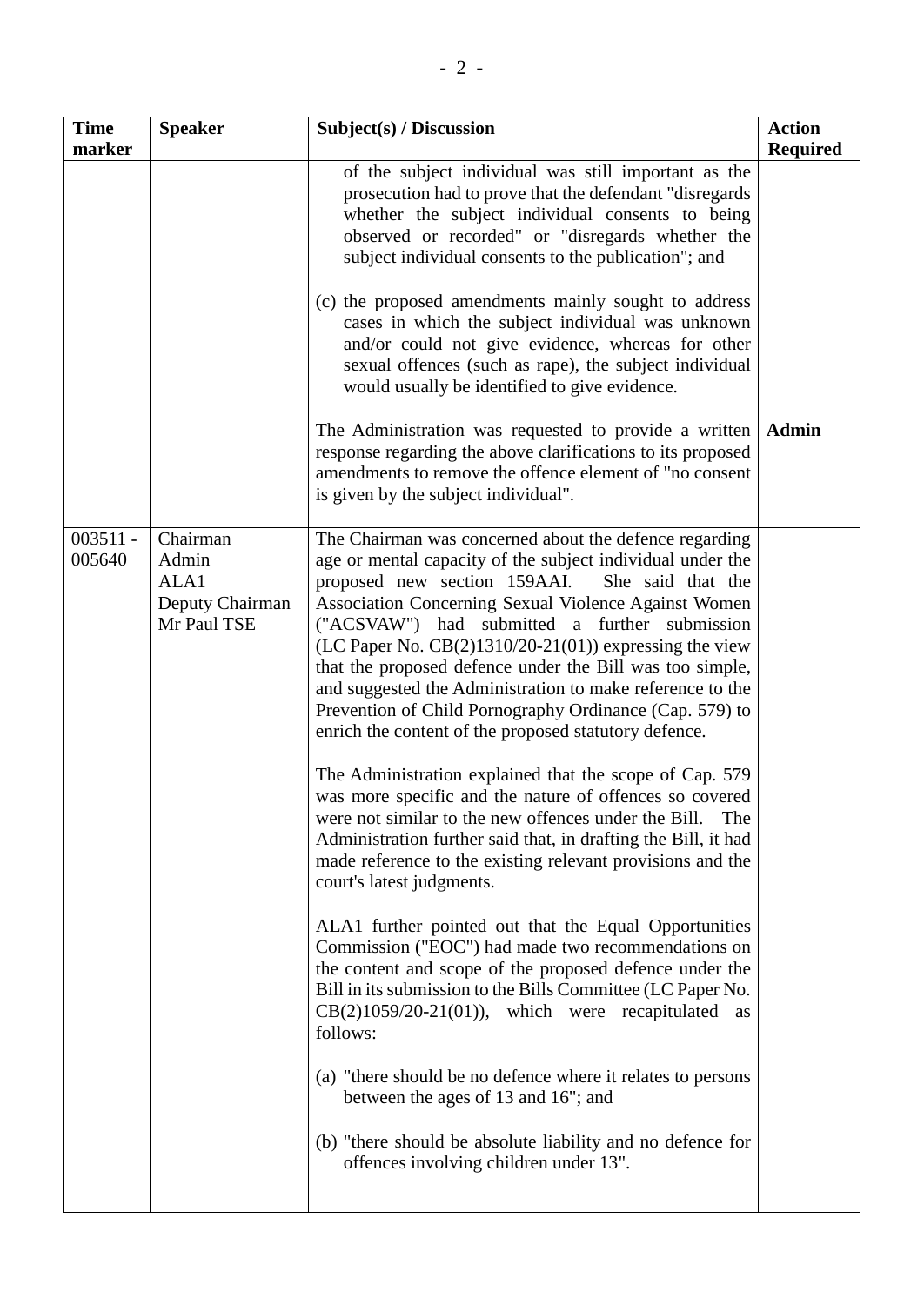| <b>Time</b><br>marker | <b>Speaker</b>                                              | Subject(s) / Discussion                                                                                                                                                                                                                                                                                                                                                                                                                                                                                                                                                                                                                                                                                                                                                                                                                                                                                                                                                                                   | <b>Action</b><br><b>Required</b> |
|-----------------------|-------------------------------------------------------------|-----------------------------------------------------------------------------------------------------------------------------------------------------------------------------------------------------------------------------------------------------------------------------------------------------------------------------------------------------------------------------------------------------------------------------------------------------------------------------------------------------------------------------------------------------------------------------------------------------------------------------------------------------------------------------------------------------------------------------------------------------------------------------------------------------------------------------------------------------------------------------------------------------------------------------------------------------------------------------------------------------------|----------------------------------|
|                       |                                                             | The Chairman and the Deputy Chairman were of the view<br>that children under the age of 16 should be duly protected,<br>and that the Administration should make references to<br>EOC's submission.                                                                                                                                                                                                                                                                                                                                                                                                                                                                                                                                                                                                                                                                                                                                                                                                        |                                  |
|                       |                                                             | The Administration agreed that legislation on criminal<br>offences should protect vulnerable persons, including<br>children and mentally incapacitated persons, from sexual<br>abuse or exploitation. As such, the proposed new section<br>159AAG sought to provide that a person could not give<br>a consent that would prevent the conduct from becoming<br>an offence under Division 2 of the Bill if the person was<br>under the age of 16 or was mentally incapacitated. That<br>said, the Administration considered it appropriate to<br>introduce a defence under the proposed new section<br>159AAI, allowing a defendant to prove, on a balance of<br>probabilities, that he honestly believed that a consent was<br>given by the subject individual, and he did not know and<br>had no reason to suspect that the subject individual was<br>an individual under the age of 16 or a mentally<br>incapacitated person. Similar defence was also found in<br>a number of common law jurisdictions. |                                  |
|                       |                                                             | The Chairman considered that the proposed new sections<br>159AAG and 159AAI were contradictory. She said that<br>there should be no defence if the subject individual was<br>under the age of 16 or mentally incapacitated.                                                                                                                                                                                                                                                                                                                                                                                                                                                                                                                                                                                                                                                                                                                                                                               |                                  |
|                       |                                                             | Mr Paul TSE was of the view that a balance had to be struck<br>between protecting children under the age of 16 and<br>mentally incapacitated persons and the right to a fair trial<br>for the defendant. As such, he was inclined to accept the<br>Administration's proposal on defence under the proposed<br>new section 159AAI.                                                                                                                                                                                                                                                                                                                                                                                                                                                                                                                                                                                                                                                                         |                                  |
|                       |                                                             | The Administration was requested to further consider<br>members' views on defence, including whether there<br>should be absolute liability where the relevant proposed<br>offences involved children under the age of 16.                                                                                                                                                                                                                                                                                                                                                                                                                                                                                                                                                                                                                                                                                                                                                                                 | <b>Admin</b>                     |
| $005641 -$<br>012613  | Chairman<br>Admin<br>Mr Paul TSE<br>Deputy Chairman<br>ALA1 | Members agreed that the Bills Committee would examine<br>the Bill clause-by-clause together with the Administration's<br>proposed amendments to the Bill (Annex to LC Paper No.<br>$CB(2)1295/20-21(02)).$                                                                                                                                                                                                                                                                                                                                                                                                                                                                                                                                                                                                                                                                                                                                                                                                |                                  |
|                       |                                                             | Examination of the long title, clauses 1 and 2 of the Bill.<br>Examination of the proposed new section 159AA under<br>clause 3 of the Bill                                                                                                                                                                                                                                                                                                                                                                                                                                                                                                                                                                                                                                                                                                                                                                                                                                                                |                                  |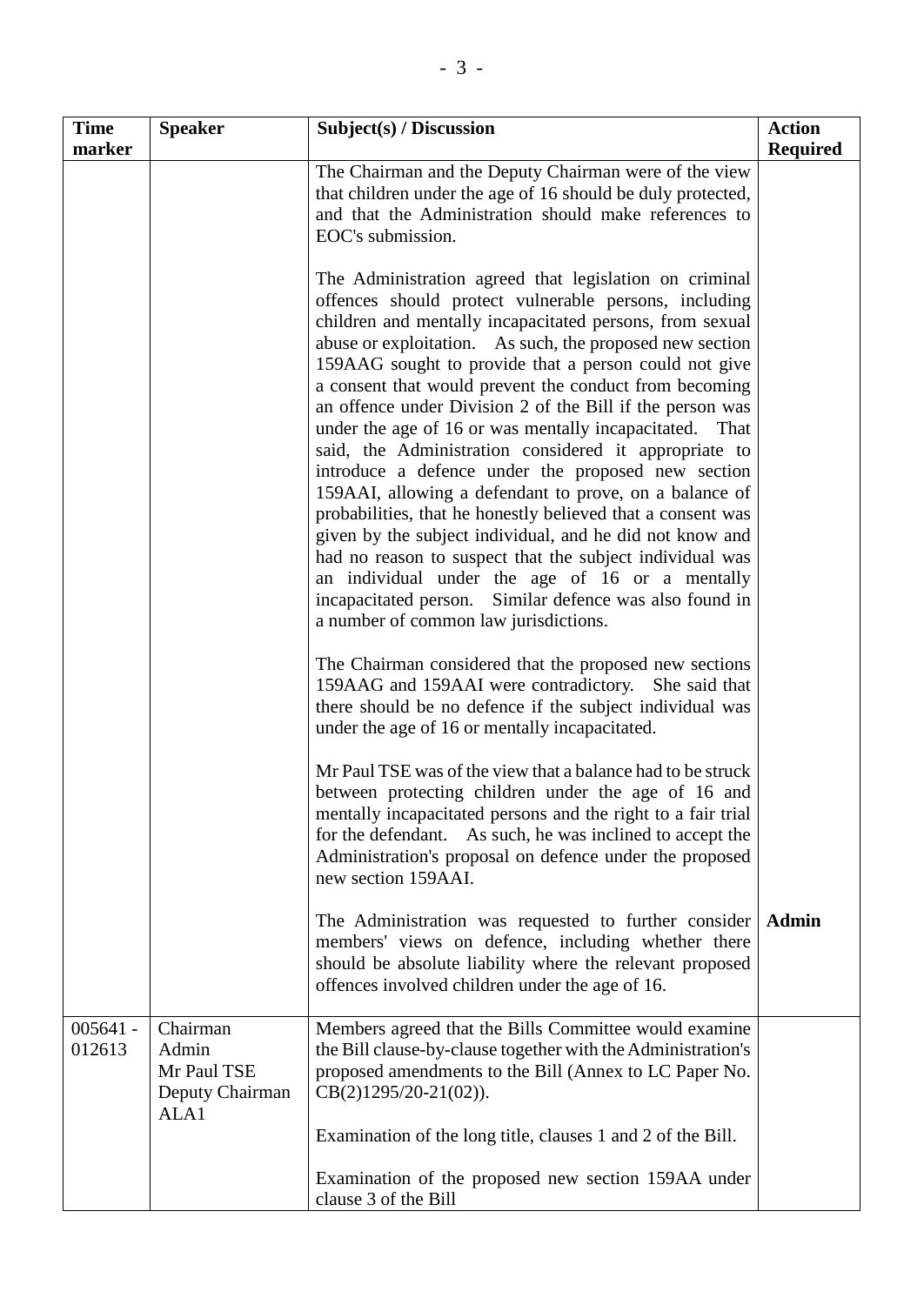| <b>Time</b><br>marker | <b>Speaker</b> | Subject(s) / Discussion                                                                                                                                                                                                                                                                                                                                                                                                              | <b>Action</b><br><b>Required</b> |
|-----------------------|----------------|--------------------------------------------------------------------------------------------------------------------------------------------------------------------------------------------------------------------------------------------------------------------------------------------------------------------------------------------------------------------------------------------------------------------------------------|----------------------------------|
|                       |                | Sexual purpose                                                                                                                                                                                                                                                                                                                                                                                                                       |                                  |
|                       |                | The Chairman said that ACSVAW had pointed out in its<br>submission that the definition of sexual purpose in the<br>proposed new section 159AA was unclear and vague, and<br>expressed the view that in respect of the proposed new<br>section $159AAC(1)(b)$ regarding the purpose/intent of<br>non-consensual recording of intimate parts, the proposed<br>element of the offence should be removed.                                |                                  |
|                       |                | The Administration responded that:                                                                                                                                                                                                                                                                                                                                                                                                   |                                  |
|                       |                | (a) it had made references to overseas jurisdictions and<br>found that "sexual purpose" was always included as an<br>element in sexual offences;                                                                                                                                                                                                                                                                                     |                                  |
|                       |                | (b) "sexual purpose" as the <i>mens rea</i> was only one of the<br>scenarios for the proposed offences of voyeurism and<br>non-consensual recording of intimate parts. As the<br>proposed offences were serious ones subject to<br>imprisonment for up to five years, it was considered<br>necessary for the prosecution to prove the defendant's<br>mens rea in order to avoid inadvertent contravention by<br>innocent people; and |                                  |
|                       |                | (c) since the proposed defence regarding lawful authority<br>or reasonable excuse did not apply to a person<br>who committed voyeurism (section 159AAB) or<br>non-consensual recording of intimate parts (section<br>159AAC) for a sexual purpose, a reasonable balance<br>was struck by having the element of "sexual purpose"<br>in the proposed offences under the proposed new<br>sections 159AAB and 159AAC.                    |                                  |
|                       |                | Intimate image                                                                                                                                                                                                                                                                                                                                                                                                                       |                                  |
|                       |                | In response to Mr Paul TSE's enquiry, the Administration<br>clarified that "image" included only photographic records<br>but not illustrations.                                                                                                                                                                                                                                                                                      |                                  |
|                       |                | Referring to the Administration's proposed amendments to<br>the definition of "intimate image", the Chairman, the<br>Deputy Chairman and Mr Paul TSE considered that "an<br>image so altered that no reasonable person would believe"<br>under paragraph (c) of the proposed amendments a bit<br>vague, and sought relevant examples.                                                                                                |                                  |
|                       |                | The Administration said that the inclusion of "altered<br>image" in the definition of intimate image in the context of                                                                                                                                                                                                                                                                                                               |                                  |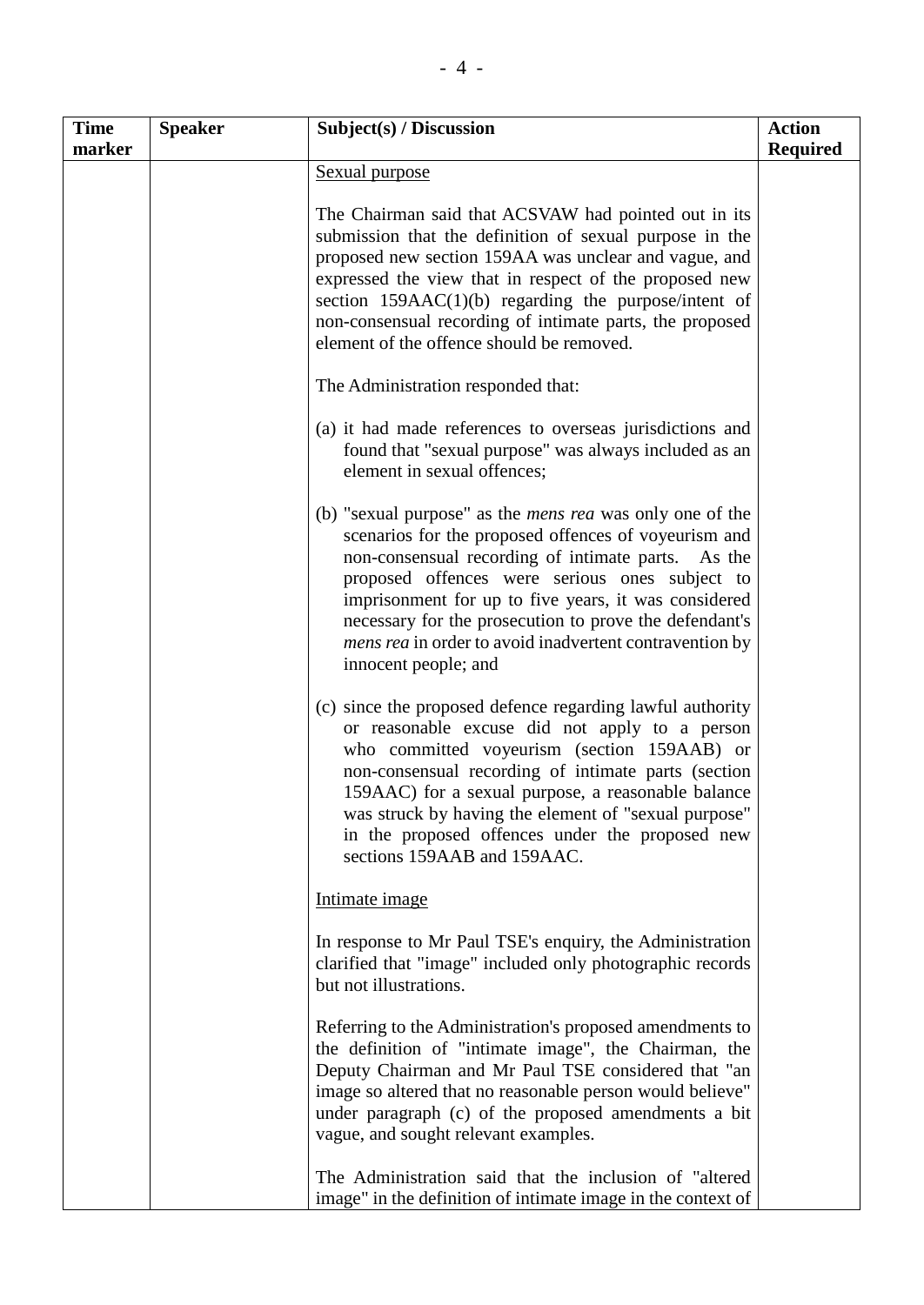| <b>Time</b><br>marker | <b>Speaker</b>                                              | Subject(s) / Discussion                                                                                                                                                                                                                                                                                                                                                                                                                                                                                                                                                                                                                                                                                 | <b>Action</b><br><b>Required</b> |
|-----------------------|-------------------------------------------------------------|---------------------------------------------------------------------------------------------------------------------------------------------------------------------------------------------------------------------------------------------------------------------------------------------------------------------------------------------------------------------------------------------------------------------------------------------------------------------------------------------------------------------------------------------------------------------------------------------------------------------------------------------------------------------------------------------------------|----------------------------------|
|                       |                                                             | criminal offences in overseas jurisdictions was a relatively<br>new legislative development. Furthermore, with<br>technological advancement, it might not be easy to give a<br>precise definition of "altered image".<br>Hence, the<br>Administration suggested making references to the<br>definition of "intimate image" in the Penal Code of<br>Singapore by excluding an image so altered that a<br>reasonable man would not consider that such images<br>showed an intimate part of the subject individual in<br>question or that individual doing an intimate act. It was<br>pointed out that the application of the reasonable man test<br>had been effective as a legal test in other offences. |                                  |
|                       |                                                             | Mr Paul TSE expressed that he understood that the<br>Administration had to strike a balance between protecting<br>victims and excluding those images apparently not<br>showing the victim from the scope of the Bill. He was<br>inclined to accept the current proposal and called on the<br>Administration to study relevant legislation in other<br>jurisdictions, and conduct review as and when appropriate.<br>The Administration noted and advised that it would keep in<br>view relevant practice in other jurisdictions, and propose<br>legislative amendments when needed.                                                                                                                     |                                  |
|                       |                                                             | The Administration was requested to provide relevant<br>provisions of the Penal Code of Singapore with relevant<br>court cases (if any) for members' reference.                                                                                                                                                                                                                                                                                                                                                                                                                                                                                                                                         | <b>Admin</b>                     |
| $012614 -$<br>013636  | Chairman<br>Admin<br>ALA1<br>Mr Paul TSE                    | Examination of the proposed new section 159AAB under<br>clause 3 of the Bill.<br>ALA1's concern and the Administration's response<br>regarding the drafting of the Administration's proposed<br>amendments to the Chinese text of the proposed new<br>section $159AAB(1)(a)(i)$ .<br>Mr Paul TSE considered that the proposed amendments<br>was difficult to comprehend.<br>The Administration was requested to consider revising the<br>drafting of the proposed amendments to the proposed new<br>section $159AAB(1)(a)(i)$ .                                                                                                                                                                         | <b>Admin</b>                     |
| $013637 -$<br>021235  | Chairman<br>Admin<br>Mr Paul TSE<br>Deputy Chairman<br>ALA1 | Examination of the proposed new section 159AAC under<br>clause 3 of the Bill.<br>The Chairman's concern and the Administration's response<br>regarding the scenarios in which the proposed new section<br>$159AAC(1)(a)(ii)$ would apply.                                                                                                                                                                                                                                                                                                                                                                                                                                                               |                                  |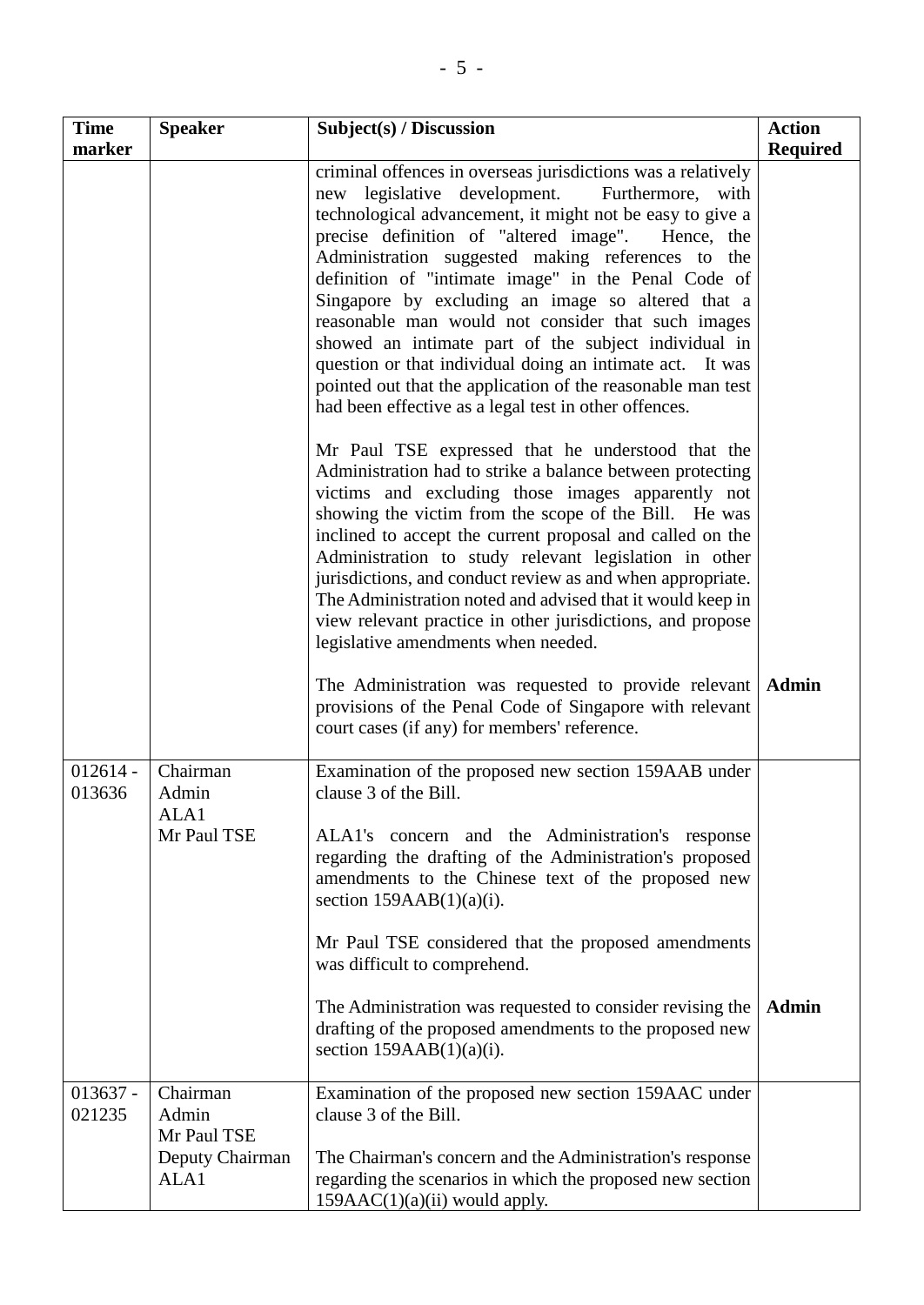| <b>Time</b><br>marker | <b>Speaker</b> | Subject(s) / Discussion                                                                                                                                                                                                                                                                                                                                                                                                                                            | <b>Action</b><br><b>Required</b> |
|-----------------------|----------------|--------------------------------------------------------------------------------------------------------------------------------------------------------------------------------------------------------------------------------------------------------------------------------------------------------------------------------------------------------------------------------------------------------------------------------------------------------------------|----------------------------------|
|                       |                | While expressing an understanding of the Administration's<br>objective to clearly define the proposed offence, Mr Paul<br>TSE pointed out that the proposed provision might be too<br>technical and might hinder prosecution. He further asked<br>about the rationale for singling out the element of<br>"dishonesty" and removing the element of "gain" under the<br>Administration's proposed amendment.                                                         |                                  |
|                       |                | The Administration responded that:                                                                                                                                                                                                                                                                                                                                                                                                                                 |                                  |
|                       |                | (a) it was considered necessary to be more precise in<br>defining the scope of the proposed offence of<br>non-consensual recording of intimate parts, especially<br>when the proposed offence would<br>also cover<br>"down-blousing" scenarios which<br>less<br>were<br>straightforward than "upskirting";                                                                                                                                                         |                                  |
|                       |                | (b) in relation to whether a person under prosecution for<br>the proposed offence was "dishonest", the two-stage<br>test laid down in $R v$ Ghosh [1982] QB 1053 would be<br>applied by the courts;                                                                                                                                                                                                                                                                |                                  |
|                       |                | (c) the prosecution had to prove that the defendant did the<br>recording or operated the equipment in a dishonest<br>manner/under dishonest circumstances. Case law in<br>respect of the offence of access to computer with<br>dishonest intent under section 161 of the Crimes<br>Ordinance (Cap. 200) could be relevant in determining<br>the issue of dishonesty; and                                                                                           |                                  |
|                       |                | (d) a balance had to be struck in dealing with the scope to<br>avoid people without the requisite <i>mens rea</i> being<br>caught by the offence.<br>Hence, the element of<br>"dishonesty" was considered appropriate to ring fence<br>against inadvertent contravention.                                                                                                                                                                                          |                                  |
|                       |                | The Chairman and the Deputy Chairman expressed<br>concern about the elements of "sexual purpose" and<br>"dishonesty" in the proposed offence, and asked whether it<br>was necessary to include them.                                                                                                                                                                                                                                                               |                                  |
|                       |                | ALA1 remarked that in the Report on Voyeurism and<br>Non-consensual Upskirt-Photography published by the<br>Law Reform Commission ("LRC"), it had recommended<br>the introduction of an offence of non-consensual upskirt<br>photography committed for the purpose of obtaining sexual<br>gratification,<br>well as a separate offence of<br>as<br>non-consensual recording committed irrespective of the<br>purpose. ALA1 suggested the Administration to provide |                                  |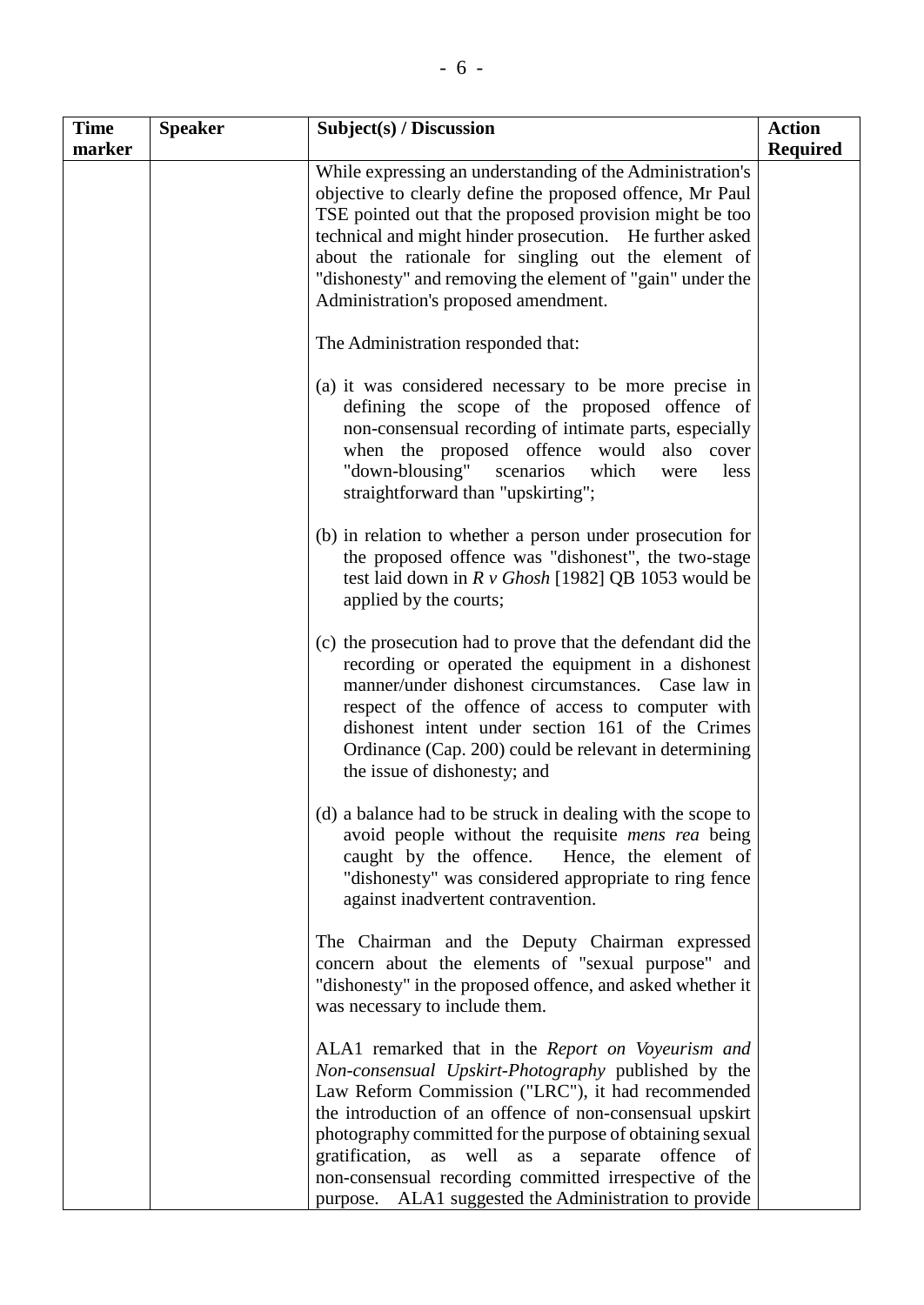| <b>Time</b> | <b>Speaker</b> | Subject(s) / Discussion                                                                                                                                                                                                                                                                                                                                                                                                                                                                                                                                                                                                                                                                                           | <b>Action</b>   |
|-------------|----------------|-------------------------------------------------------------------------------------------------------------------------------------------------------------------------------------------------------------------------------------------------------------------------------------------------------------------------------------------------------------------------------------------------------------------------------------------------------------------------------------------------------------------------------------------------------------------------------------------------------------------------------------------------------------------------------------------------------------------|-----------------|
| marker      |                |                                                                                                                                                                                                                                                                                                                                                                                                                                                                                                                                                                                                                                                                                                                   | <b>Required</b> |
|             |                | their rationale for not adopting LRC's recommendation for<br>members' consideration.                                                                                                                                                                                                                                                                                                                                                                                                                                                                                                                                                                                                                              |                 |
|             |                | The Administration responded that:                                                                                                                                                                                                                                                                                                                                                                                                                                                                                                                                                                                                                                                                                |                 |
|             |                | (a) having regard to the views collected during the public<br>consultation<br>exercise<br><i>(including)</i><br>views<br>that<br>non-consensual recording of intimate parts was equally<br>heinous whether it was for a sexual purpose or for other<br>purposes, that it should be punishable at the same<br>penalty level, and that the scope of the offence might<br>be too wide if it could be committed "irrespective of the<br>purpose"), the Administration proposed in the draft Bill<br>to introduce one single offence of non-consensual<br>recording of intimate parts and the element of<br>"engaging in the conduct dishonestly" was introduced,<br>with a view to refining the scope of the offence; |                 |
|             |                | (b) as the proposed offence constituted a serious sexual<br>offence, it was considered necessary to define the<br>requisite <i>mens rea</i> so that the proposed offence would<br>not be too wide in scope;                                                                                                                                                                                                                                                                                                                                                                                                                                                                                                       |                 |
|             |                | (c) "dishonestly" referred to the manner and circumstances<br>in which the observation or recording is done, rather<br>than the purpose of the conduct. The prosecution<br>would have to prove that the defendant did the<br>recording or operated the equipment in a dishonest<br>manner, which should not be a particularly onerous<br>burden for the prosecution;                                                                                                                                                                                                                                                                                                                                              |                 |
|             |                | (d) the Police and the Department of Justice had been<br>consulted,<br>and<br>of<br>the<br>were<br>view<br>that<br>the<br>Administration's<br>proposed<br>amendments<br>were<br>appropriate, having regard to case law in respect of the<br>offence of access to computer with dishonest intent<br>under section 161 of Cap. 200; and                                                                                                                                                                                                                                                                                                                                                                             |                 |
|             |                | (e) the proposed defence regarding lawful authority or<br>reasonable excuse would be more complicated if the<br>proposed new section $159AAC(1)(b)$ (i.e. the offence<br>elements of "sexual purpose" and "dishonesty") were<br>removed.                                                                                                                                                                                                                                                                                                                                                                                                                                                                          |                 |
|             |                | Extension of the meeting by 15 minutes                                                                                                                                                                                                                                                                                                                                                                                                                                                                                                                                                                                                                                                                            |                 |
|             |                | In response to the Deputy Chairman's suggestion on the<br>heading of the proposed new section 159AAC having<br>regard to the proposed removal of "no consent is given                                                                                                                                                                                                                                                                                                                                                                                                                                                                                                                                             |                 |